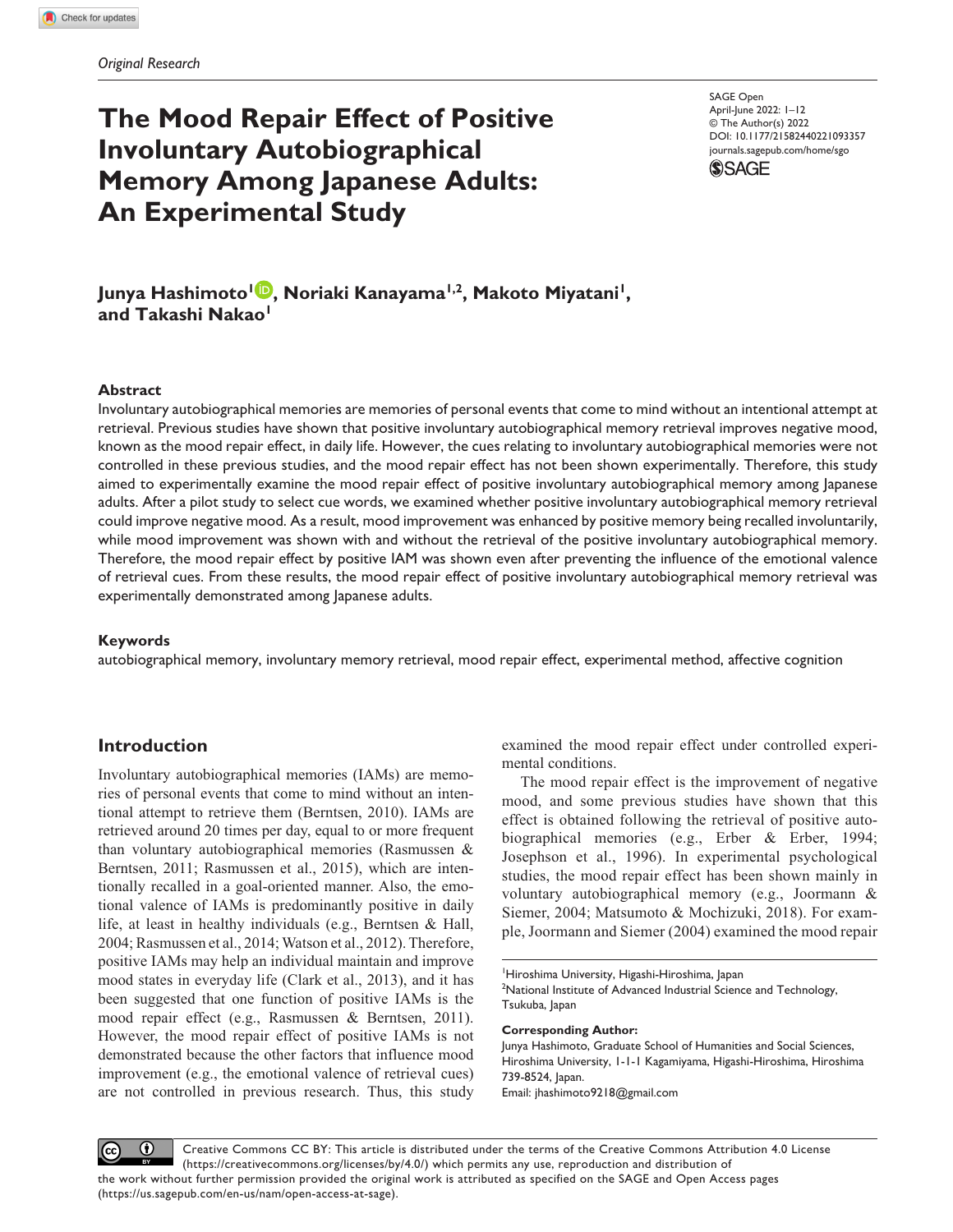effect by asking participants to recall positive autobiographical memories in high school. Matsumoto and Mochizuki (2018) presented a cue (e.g., happy) that was more likely to recall a positive memory and asked for memory recall from the cue. In both studies, participants were explicitly instructed to recall their memories, and they recalled them in a goal-oriented manner (i.e., voluntary autobiographical memory). Participants' mood states were measured before and after the positive voluntary autobiographical memory recall task. As a result, positive voluntary autobiographical memories improved negative mood, demonstrating the mood repair effect.

On the other hand, a few studies examined the mood repair effect as one of the functions of IAM using the diary method, in which participants were asked to note their IAM experiences in daily life (Rasmussen & Berntsen, 2011; Rasmussen et al., 2015; Yamamoto et al., 2018). Rasmussen and Berntsen (2011) asked participants to select functions of IAM from a list (e.g., problem solving, emotion regulation). The results showed that about 13% of all IAMs involved emotion regulation (i.e., mood repair effect). Yamamoto et al. (2018) asked for open-ended responses on how IAMs influenced emotions and subsequent behavior. The study revealed that people recognized the positive mood induction effect of the retrieval of positive IAMs, such as "I felt happy."

These studies suggested that positive IAMs improve negative mood. However, the diary method has difficulties controlling various factors that influence mood states because the situation at the time of involuntary retrieval is participant-dependent in this method. In particular, the majority of IAMs are elicited by prior external stimuli as the retrieval cue (e.g., Ball & Little, 2006; Berntsen & Hall, 2004), and these stimuli are an important factor that influences the mood state. For example, music can trigger IAMs (Amemiya et al., 2011), even though listening to music itself improves mood (Thayer et al., 1994). Therefore, it is difficult to discriminate between the effects of IAM on mood and the effects of retrieval cue on mood using the diary method. To overcome this problem, it is necessary to examine the mood repair effect of positive IAM in a controlled experiment.

One previous study pointed out this problem with the diary method and experimentally examined the mood repair effect by using the positive involuntary *picture* memory, controlling the emotional valence of retrieval cues (Hashimoto et al., 2019). Hashimoto et al. (2019) compared the difference in the mood repair effect between voluntary and involuntary memory retrieval for depressed and non-depressed people using the experimental method. To control the emotional valence of retrieval cues, they used positive pictures as the retrieval object and neutral sounds as the retrieval cue. They showed that involuntary memory improved negative mood in depressed individuals as compared to voluntary memory. However, there was no significant difference between voluntary and involuntary memories in nondepressed individuals. In other words, the degree of mood

improvement was equivalent between the voluntary and involuntary memory conditions in non-depressed individuals. Given that positive voluntary memory improves negative mood (e.g., Joormann & Siemer, 2004), these results suggest that positive involuntary memory improves negative mood to the same extent as positive voluntary memory, at least in non-depressed individuals. However, there are two limitations in Hashimoto et al. (2019). First, the retrieval object was not the autobiographical memory but the affective picture, which was completely irrelevant to participants' past experiences. Therefore, it is unclear whether the positive IAM, which is recollection of the participants' past experience, also improves negative mood. Although the affective picture is a useful tool to control the content of memories, it is important to conduct a study that is relevant to our daily lives (i.e., autobiographical memory; Neisser, 1978). Second, it remains possible that the monotonous task used to induce the involuntary memory improved the mood state. Hashimoto et al. (2019) used a simple attention task to induce involuntary memories, and it is known that such monotonous tasks improve negative mood as distractions (McRae et al., 2010; Van Dillen & Koole, 2007). Moreover, they set only the involuntary memory condition (and the voluntary memory condition) but did not set the control condition. Therefore, this study sets a no-retrieval condition as the control condition, which conducts the monotonous task without retrieving any IAMs, in order to distinguish between mood improvement by positive IAM and by the monotonous task.

The standard experimental method for IAM is the vigilance task by Schlagman and Kvavilashvili (2008). In this task, participants are engaged in a monotonous task involving the detection of rarely-presented vertical lines in a stream of horizontal lines, to induce boredom. Simultaneously, a stream of short sentences is presented as retrieval cues for IAM. If participants retrieve an IAM, they interrupt the vigilance task and report the IAM. This method is usually used in experimental IAM studies, with several minor modifications (e.g., Barzykowski & Niedźwieńska, 2016; Vannucci et al., 2015).

This study also uses the vigilance task to induce the positive IAM, but modifies several points. One major modification point is the retrieval cue. Previous studies (e.g., Schlagman & Kvavilashvili, 2008) did not restrict the emotional valence of IAMs, and presented many retrieval cues with positive, neutral, and negative emotional valences. On the other hand, we need to only induce *positive* IAMs to examine the mood repair effect of positive IAM. If we use the same experimental paradigm as previous studies (e.g., Schlagman & Kvavilashvili, 2008), participants may retrieve IAMs with various emotional valences (i.e., positive, neutral, and negative IAMs). Therefore, we used positive stimuli as retrieval cues because the emotional valence of the retrieval cue aligns with the emotional valence of the IAM (Schlagman & Kvavilashvili, 2008). The details of the vigilance task and the other modifications are referred to in *the vigilance task* section.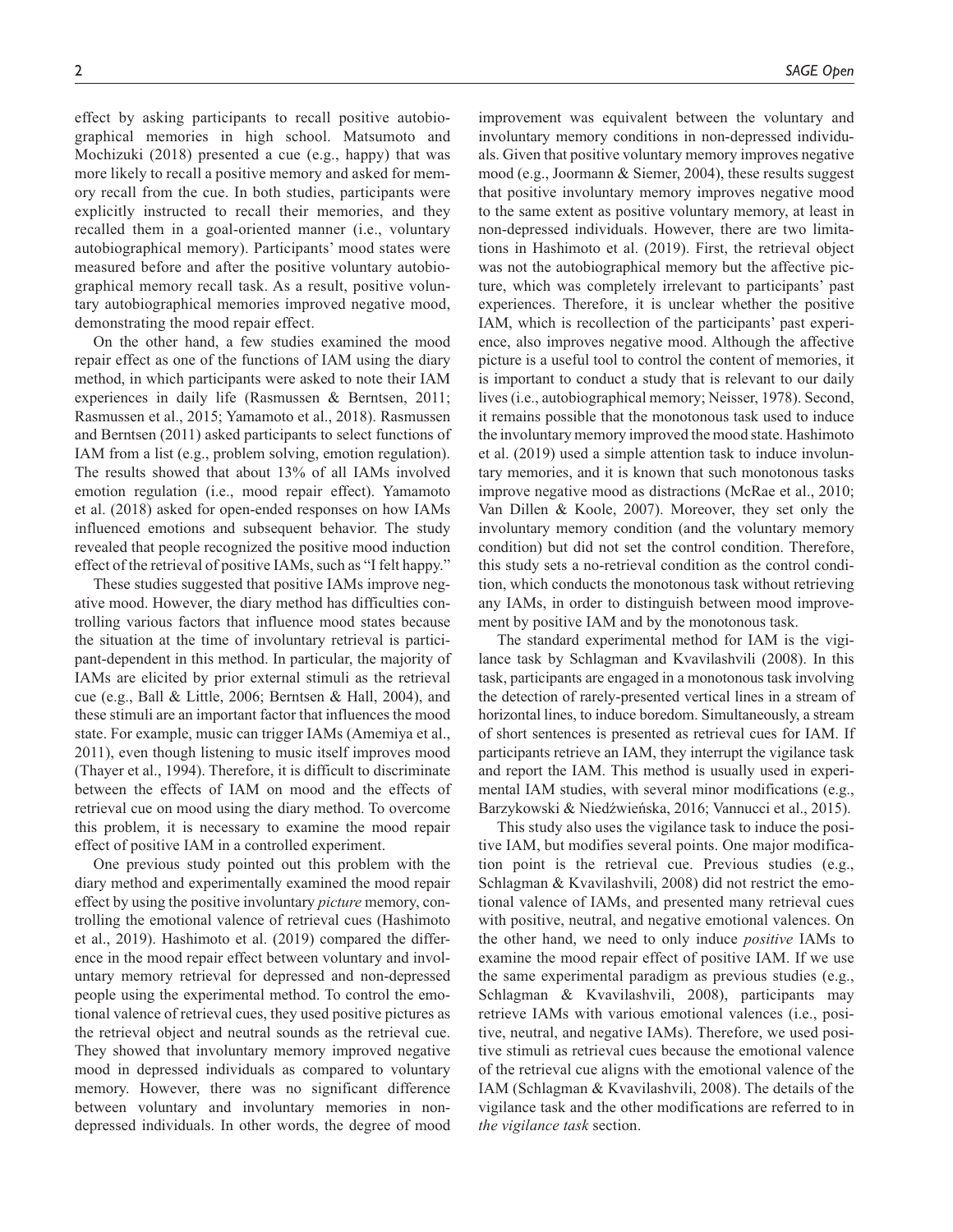This study aimed to demonstrate the mood repair effects of positive IAM. Specifically, we measured the mood states before and after the IAM retrieval task. Additionally, we compared the mood states of the positive IAM condition and the no-retrieval condition as the control condition to control the emotional valence of retrieval cues and the mood improvement by the monotonous task. There were two similarities in both conditions. First, we used stimuli with equivalent emotional valence to control the emotional valence of retrieval cues, that is, positive stimuli to induce positive IAMs (i.e., retrieval cues) were used in the positive IAM condition; in the no-retrieval condition, we used equivalent positive stimuli, but no IAMs were induced. Second, we conducted the same monotonous task (i.e., the vigilance task) between the two conditions to control mood improvement from the task itself. The difference was in the retrieval of IAM: retrieving positive IAMs in the positive IAM condition and not retrieving any IAMs in the no-retrieval condition. We predicted that the mood state after the retrieval of positive IAM would be more positive than the mood state before retrieval. More importantly, if positive IAM, regardless of the retrieval cue and the monotonous task, improves negative mood, it is predicted that the positive IAM condition improves negative mood more than the no-retrieval condition.

The mood repair effect of positive IAM was suggested not only in Western countries (e.g., Rasmussen & Berntsen, 2011) but also in Eastern countries, including Japan (Hashimoto et al., 2019; Yamamoto et al., 2018). Although there are no studies comparing the mood repair effect of positive IAM between Western and Eastern countries, previous studies in Japan that used the diary method (Yamamoto et al., 2018) and affective pictures (Hashimoto et al., 2019) showed the mood repair effect of positive involuntary memory. Therefore, our study may reveal the universality of the mood repair effect of positive IAM. Unfortunately, no studies in Japan have examined IAM using vigilance tasks. Therefore, kanji words (i.e., the Japanese language) need to be selected as retrieval cues before the main experiment.

To this end, in this study, first, we conducted a pilot study to select the stimuli used in the main experiment. Then, we examined the mood repair effect of positive IAM as the main experiment.

# **Pilot Study**

The aim of the pilot study was to select three types of words used in the main experiment. Two types corresponded to two conditions: (a) cue words for positive IAMs (hereafter referred to as "positive words inducing IAM") corresponding to the positive IAM condition and (b) words with equal emotional valence as positive words inducing IAM, but without inducing IAM (hereafter referred to as "positive words non-inducing IAM") corresponding to the no-retrieval condition. We also selected words that had little influence on

the experiment (i.e., neutral emotional valence and not inducing IAM) as filler words to use in the vigilance task (hereafter referred to as "neutral words").

## *Methods*

*Participants.* We asked 87 individuals to volunteer for this research; responses were obtained from 78 participants (43 females,  $M_{\text{age}} = 25.0 \,\text{years}$ ,  $SD = 4.1$ , 21–56 years old). The participants were recruited from a university and other environments by the first author through convenience sampling. The sample size was determined based on the procedure of Schlagman and Kvavilashvili (2008) to select retrieval cues. This study was conducted with the approval of the Ethics Review Committee of the graduate school to which the first author belongs. We explained that (a) the data obtained will be processed statistically, the individuals will not be identified or disclosed, and (b) the data will not be used for any purpose other than research. We asked the participants to respond to the research if they consented to these explanations.

*Stimuli.* We selected 1,080 two-compound kanji words from Gotoh and Ohta (2001) and Kawakami (1999), excluding negative words, because the present study focused on positive memory. Although previous studies have often used short sentences as cues for IAMs (e.g., Schlagman & Kvavilashvili, 2008), we used words as cues because words also led to sufficient IAMs (Amemiya & Sekiguchi, 2006; Mazzoni et al., 2014) and because of the ease of controlling emotional valence.

*Procedure.* The research was conducted on the Internet, and we asked participants to respond to three questions (Figure 1). The first question was how one's emotional state was affected by the presented word (1: *very negative* and 7: *very positive*). In the second question, we asked whether a past personal event was spontaneously retrieved from a word (*none, general memory*, and *specific memory*). If the response to the second question was general memory or specific memory, participants were asked to evaluate the emotional valence of this memory in the third question (1: *very negative* and 7: *very positive*). Each participant responded to 90 or 180 words.

Participants were told that the research aimed to select words to use in the other experiment. After participants rated the word "年月" (*years and months*) as a practice trial, they started responding to the study stimuli.

## *Results*

For each word, we calculated the rate of retrieval by dividing the number of participants who retrieved an involuntary memory by the total number of respondents. Specifically, if the response was specific memory or general memory, we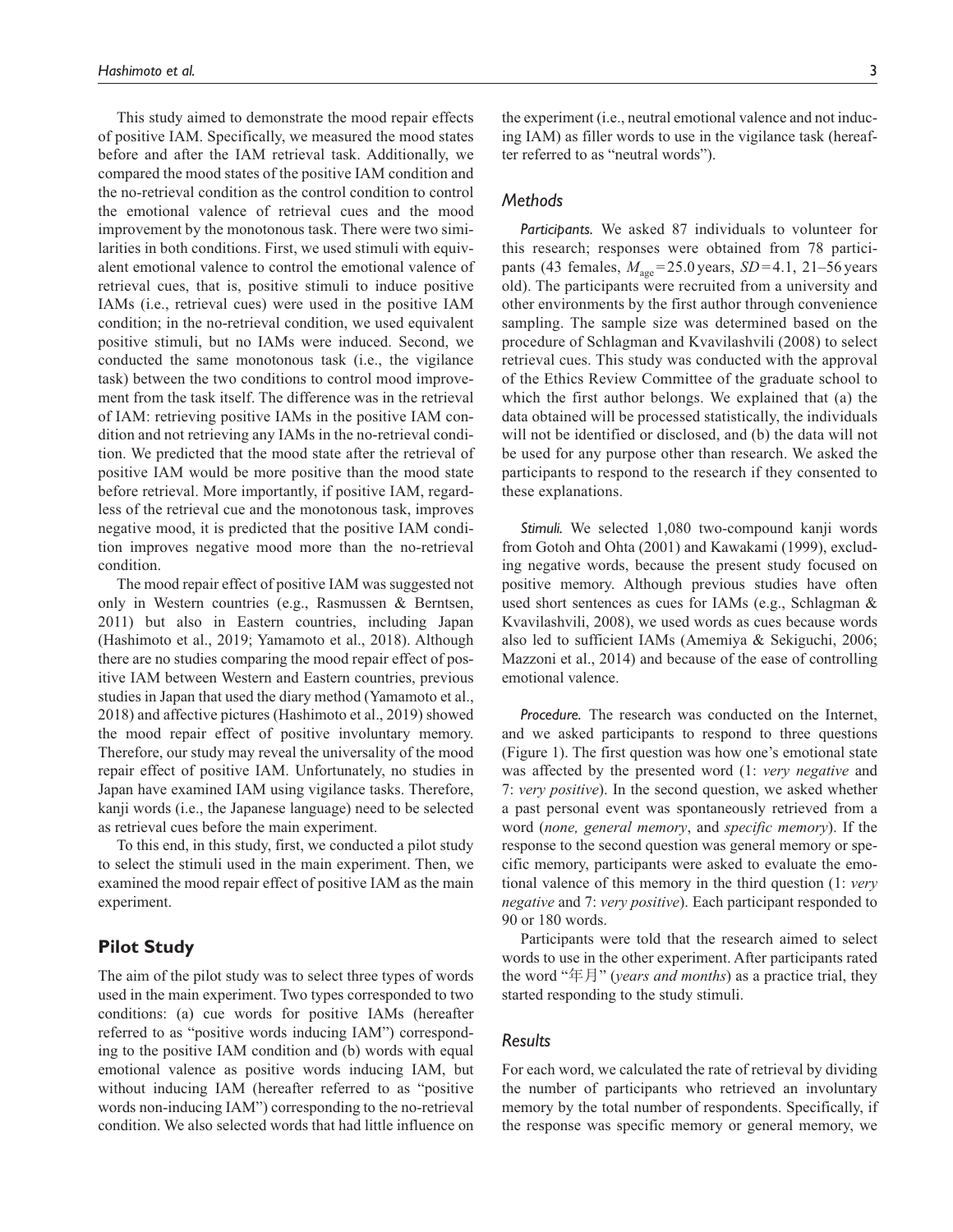

**Figure 1.** The procedure of the pilot study.

considered it as involuntary memory. We selected nine positive words inducing IAM ("旅行" [*travel*], "友人" [*friend*], " 縁側" [*veranda*], "元日" [*New Year's Day*], "高校" [*high school*], "勝利" [*victory*], "遠足" [*excursion*], "進学" [*going on to school of high grade*)], and "公園" [*park*]; emotional valence of words: *M*=5.50, *SD*=0.26, emotional valence of memories:  $M = 5.54$ ,  $SD = 0.45$ , mean rate of retrieval = 0.95), and eight positive words non-inducing IAM ("好転" [*change for the better*], "好調" [*well*], "最良" [*best*], "有効" [*effective*], "納得" [*consent*], "最適" [*optimal]*, "特選" [*special selection*], and "明朗" [*cheerful*]; emotional valence of words:  $M=5.44$ ,  $SD=0.23$ , mean rate of retrieval = 0.16). Emotional valence of words between inducing and noninducing positive words was equal ( $t$  (14)=−0.50,  $p$ =.63). Additionally, we selected 30 neutral words (e.g., "商船" [*merchant ship*], "灌漑" [*irrigation*], "公算" [*probability*]; emotional valence of words:  $M=4.00$ ,  $SD=0.15$ , mean rate of retrieval=0.00). All words were two-compound kanji words in Japanese.

# **Main Experiment**

The main experiment aimed to examine the mood repair effect through positive IAM. For this purpose, we compared mood states before and after the retrieval task of IAM (i.e., vigilance task) with the no-retrieval condition as the control.

## *Methods*

*Participants.* About 29 individuals participated in the experiment (18 females,  $M_{\text{age}} = 21.3$ ,  $SD = 3.1$ , 18–33 years old and 1 participant's age was unknown). Five participants were added to the sample size in Rasmussen & Berntsen's (2011) study (24 participants in the IAM condition). The reason for this addition was that there was a likelihood that some participants might not retrieve any positive IAMs. We explained the experiment to participants in writing and orally, and written informed consent was obtained from all participants.

*Experimental design.* This experiment used a  $2 \times 2$ within-factorial design: retrieval condition (positive IAM, no-retrieval) and mood measurement (pre-mood and postmood). The positive IAM condition was the condition in which one positive IAM was retrieved. The no-retrieval condition was the condition that no memories were retrieved.

*Negative mood induction.* We selected 120 negative pictures (emotional valence below 4.00, range 1–9) from the International Affective Picture System (IAPS; Lang et al., 2008) to induce negative mood. A total of 120 pictures were divided into 12 sets (each set included 10 pictures), among which 8 sets were used per participant.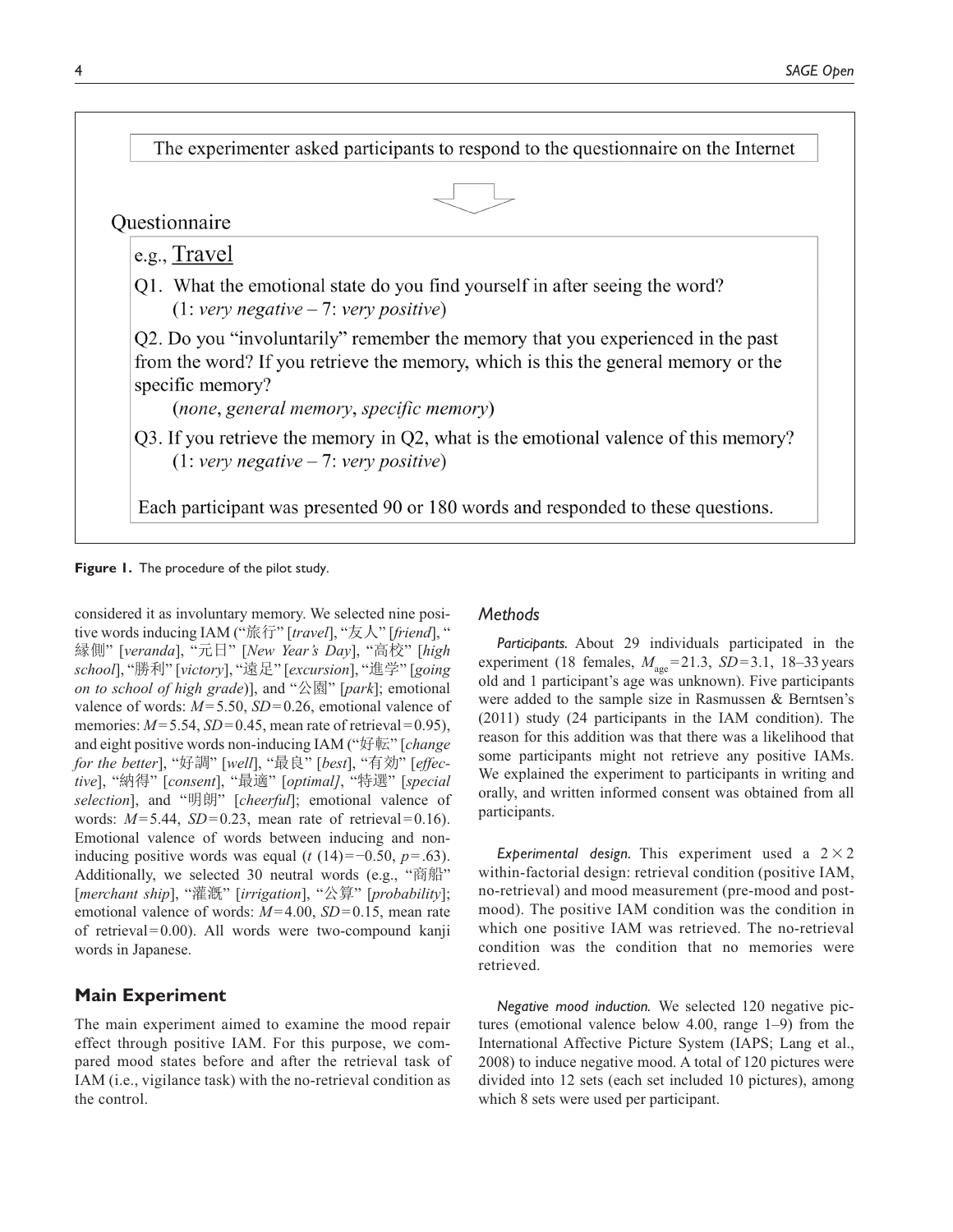

**Figure 2.** Overall flow of the experiment.

*Mood measurement.* Participants rated their own mood using a 9-point scale (1: *very negative*, 5: *neither*, and 9: *very positive*). Mood measurements were conducted before and after the vigilance task (pre-mood and post-mood).

*Procedures.* This study repeated the task flow series eight times (Figure 2). Task flow for one session consisted of negative mood induction, mood measurement before the vigilance task (i.e., pre-mood), the vigilance task (details in *the vigilance task* section), mood measurement after the vigilance task (i.e., post-mood), and the questionnaire about the IAM. The positive IAM condition and the noretrieval condition were conducted using the same task flow four times each (i.e., total of eight times). The difference between the two conditions was the presented words in the vigilance task. That is, positive words inducing IAM were presented in the positive IAM condition, while positive words non-inducing IAM were presented in the noretrieval condition. The order of two conditions was mixed and randomized.

The experimenter told participants that the aim of this experiment was to measure concentration during the monotonous task. Before beginning the experiment, the flow of the experiment was explained to the participants and they were instructed that the same task flow would be repeated. Almost all the experimental tasks were

automatically controlled by a program running on Psychopy v1.84.2 (Peirce et al., 2019).

At the beginning of each session, negative mood was induced. Each negative picture in the 10-picture set was presented for 6seconds. After the mood induction, participants were asked to rate their mood state and, as a filler question, predict their concentration on the next task (1: *not concentrate at all* and 9: *concentrate* v*ery well*). Subsequently, the vigilance task began after the presentation of a black fixation cross on the center of the screen for 1.5seconds. After the vigilance task ended, participants again rated their mood state and their actual concentration on the task (1: *not concentrated at all* and 9: *concentrated very well*).

Next, a question was presented on the screen as follows: "Was a past event remembered 'involuntarily' in the task (i.e., the vigilance task)?" If participants retrieved a past event, they pressed the "Y" key; if not, they pressed the "N" key. In the case of pressing the "Y" key, participants were asked to complete a questionnaire with 17 items related to the memory (Table 1). The questionnaire was constructed using items referred to in Cole et al. (2016); additionally, some original questions were added by the authors. The reason for requiring the report on IAM *after* the vigilance task, rather than *during* the task, was to control for task time and task contents across conditions. If more than one memory was retrieved during the vigilance task, we asked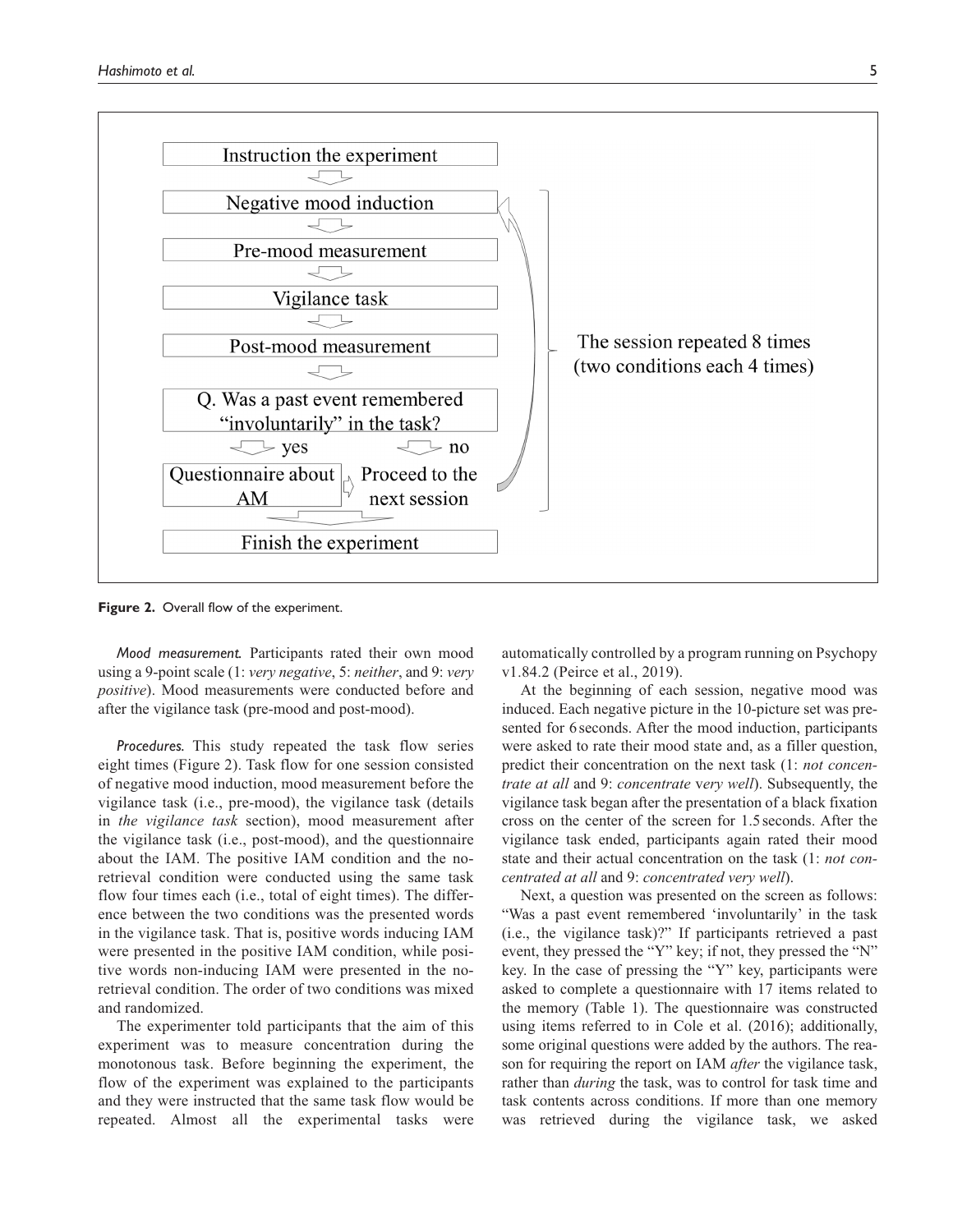|  |  |  | Table I. Items on the Autobiographical Memory Questionnaire. |  |  |
|--|--|--|--------------------------------------------------------------|--|--|
|--|--|--|--------------------------------------------------------------|--|--|

#### Questions (*Responses*)

|                 | [Content] What event did you retrieve? Please write briefly about it. (free writing)                                            |
|-----------------|---------------------------------------------------------------------------------------------------------------------------------|
| $\overline{2}$  | [Cue] What the cue triggered your memory? (free writing)                                                                        |
| 3               | [Involuntariness] How was the event retrieved? (I just involuntarily retrieved, I tried to recall it myself)                    |
| 4               | [Vividness] How vividly did you retrieve the event? (I: almost a blur and 5: very vividly)                                      |
| 5.              | [Thinking time] How much time did you spend thinking about the event? (1: for a moment and 5: for a very long time)             |
| 6               | [Own experience] Is the retrieved event your own past experience? (Yes/ No)                                                     |
|                 | [Specificity] Does the event refer to a particular situation in a particular day? (Yes/No)                                      |
| 8               | [Age at event] How old were you when the event happened? (age estimated in years)                                               |
| 9               | [Temporal distance in days] If less than a year, how many days from present? (estimated in days)                                |
| 10              | [Event novelty] How often have you previously experienced the same or a similar event? (I: never and 5: very often)             |
| $\mathsf{L}$    | [Location novelty] How often have you personally experienced the same setting of the event before? (I: never and 5: very often) |
| $\overline{2}$  | [Rehearsal] How often have you previously thought about the retrieved event? (I: never and 5: very often)                       |
| 13              | [Emotional valence] Is the retrieved event positive or negative? (I: very negative and 5: very positive)                        |
| $\overline{14}$ | [Emotional intensity] Is the retrieved event an emotionally intense situation? (1: no intensity and 5: very intense)            |
| 15              | [Mood impact] Did the retrieved event affect your mood? (I: very bad impact and 5: very positive impact)                        |
| 16              | [Life story] I feel this event will become a central part of my life story. (I: totally disagree and 5: totally agree)          |
| 17              | [Identity] I feel this event will become part of my personal identity. (I: totally disagree and 5: totally agree)               |
|                 |                                                                                                                                 |
|                 |                                                                                                                                 |

participants to respond only to the last retrieved memory. After completing the questionnaire, the next task flow was started. If the "N" key was pressed, the questionnaire was omitted and participants proceeded to the next task flow. The average duration of one task flow was around 7minutes.

After completing all task flows, participants were debriefed about the actual purpose of this experiment and we obtained their approval for the false instruction. At the end of the experiment, we confirmed participants' mood state, and if they felt negative mood, we presented positive pictures from the IAPS.

*The vigilance task.* We conducted the vigilance task to induce IAMs similarly to Schlagman and Kvavilashvili (2008), but we modified several points fitting our purpose. The flow of our vigilance task is shown in Figure 3. In our vigilance task, a stream of words was presented on the center of the screen, and the color of words was different. We asked participants to detect one target color (red, blue, green, or orange) and press the spacebar if the target color was presented as the filler task in order to induce boredom. In Schlagman and Kvavilashvili (2008), it did not matter if some cues were ignored, because many cues (800 cues) were presented and they did not aim to retrieve IAMs from any specific cues; however, our task required ensuring that participants paid attention to the cue, because we induced the positive IAM from a few specific cues. Assignment of target color was counterbalanced among participants.

One image included a word in a color and was presented for 3 seconds. For the first 15 to 25 images, one neutral word was repeatedly presented in different four colors. The order of color presentation was pseudo-random for each participant. For the next 15 to 25 images, one neutral word, different from the previously presented one, was repeatedly presented in the four different colors. For the last 15 to 25 images, one positive word was presented repeatedly in the four different colors. In the IAM condition, the positive word was a positive word inducing IAM, whereas in the noretrieval condition, the positive word did not induce IAM (*Procedures* section). The total number of presented images in one session was 60. The appearance of the target color happened 6 times and the other three colors were shown 18 times each. The duration of the vigilance task in one session was 3 minutes (i.e., 60 images  $\times$  3 seconds). The task duration was short compared to the original vigilance task (above 20minutes; Schlagman & Kvavilashvili, 2008) because we were concerned that mood could naturally improve during a long task duration whether the positive IAM was retrieved or not.

*The definition of positive IAM.* We defined reported memories as positive IAM if participants answered as follows in the questionnaire (Table 1): First, the response was "I just involuntarily retrieved" to the question "How was the event retrieved?" (Question 3). Second, the response was "Yes" to the question "Is the retrieved event your own experience in the past?" (Question 6). Third, the rating was "4" or "5" to the question "Is the retrieved event positive or negative?" (1: *very negative* and 5: *very positive*; question 13). These indicated that the retrieved memories were unintentional retrievals of their own past experiences (i.e., IAM) and were rated as emotionally positive.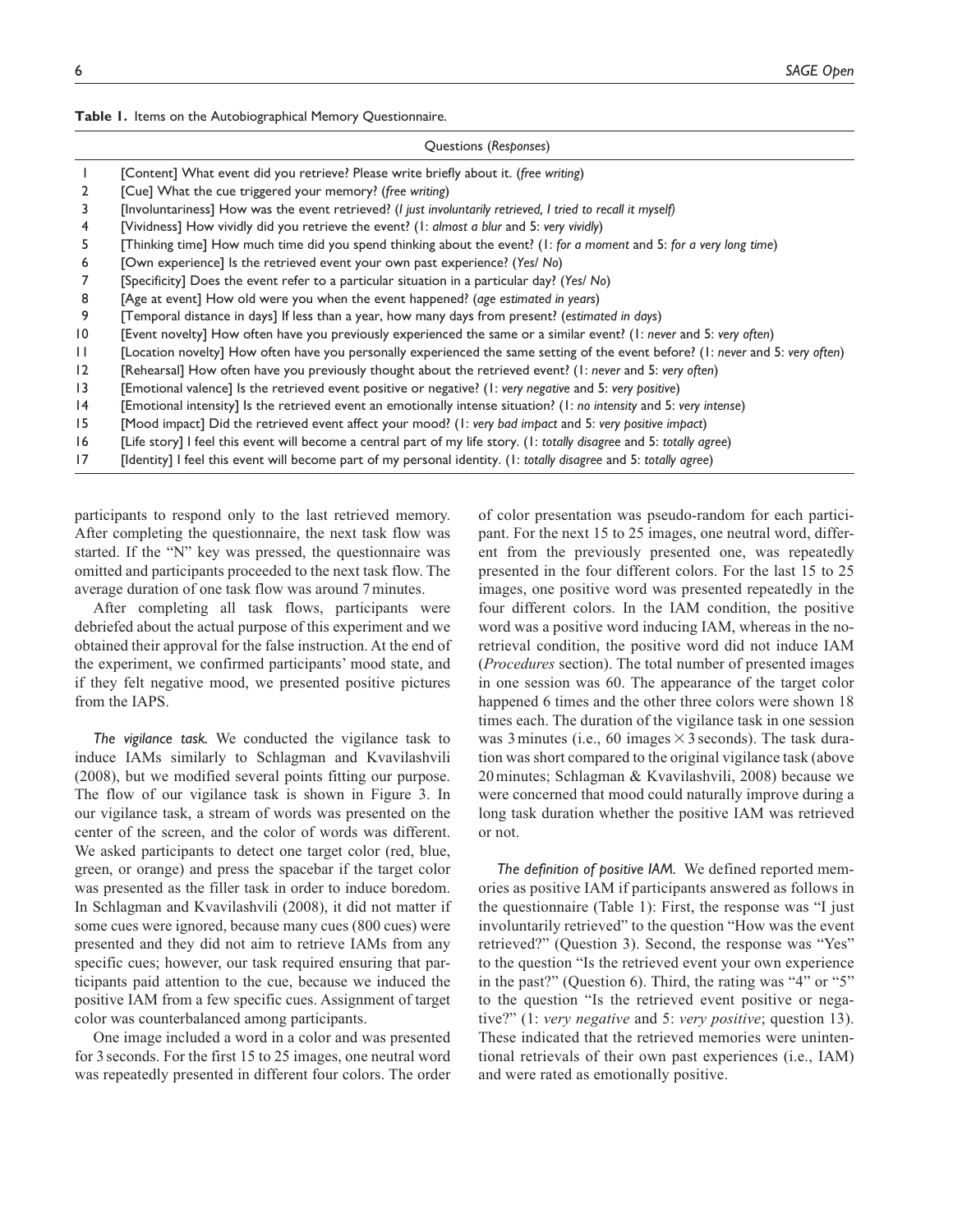

**Figure 3.** The flow of the vigilance task.

*Data analysis.* First, we conducted a test for independence to determine the relationship between the retrievals and presented words. Then, as the main analysis to examine mood repair, we conducted a repeated two-way analysis of variance (ANOVA) with the retrieval conditions (positive IAM and no retrieval) and mood measurements (pre-mood and post-mood) as the within-subject factors. In addition, as a sub-analysis to examine the effect of positive IAM on mood repair, we conducted a multiple regression analysis with the mean score of post-mood in all eight sessions as the objective variable, the number of retrieved positive IAMs as the explanatory variable, and the mean score of pre-mood in all eight sessions as the control.

## *Results*

One participant dropped out of the experiment and was excluded from all analyses. Analyses were performed in R 4.0.2 (R Core Team, 2020). The mean percentage of correct responses to the target color was 98.1% (*SD*=4.9) for all participants.

*The relationship between positive IAM and the types of presented word.* Fourteen participants were excluded from the analysis because they did not retrieve any positive IAMs. In the data of the remaining 14 participants, we calculated both

the number of times they retrieved positive IAMs and did not retrieve any memories for the two types of the presented word (i.e., positive word inducing and non-inducing IAM; Table 2). We tested for independence in the relationship between the retrievals and the presented words, and no significant effect was found  $(χ²(1)=0.64, p=.43, φ=.12)$ . This result indicated that the number of positive IAMs was not different between positive word inducing and non-inducing IAM. In particular, this suggested that positive words inducing IAM did not function as the retrieval cue. Therefore, regardless of presented words, we set the condition where positive IAMs were actually retrieved as the positive IAM condition (25 times total) and set the condition where no memories were actually retrieved as the no-retrieval condition (53 times total). The characteristics of positive IAMs are presented in Table 3.

*Mood repair effect.* For each combination of retrieval conditions (i.e., positive IAM and no-retrieval) and mood measurements (i.e., pre- and post-mood), we calculated the median of mood scores in sessions as the index of the mood score for each participant. To examine mood repair, we conducted a repeated two-way analysis of variance (ANOVA) on the mean of this index among participants in the retrieval conditions (positive IAM and no retrieval) and mood measurements (pre- and post-mood) as the within-subject factors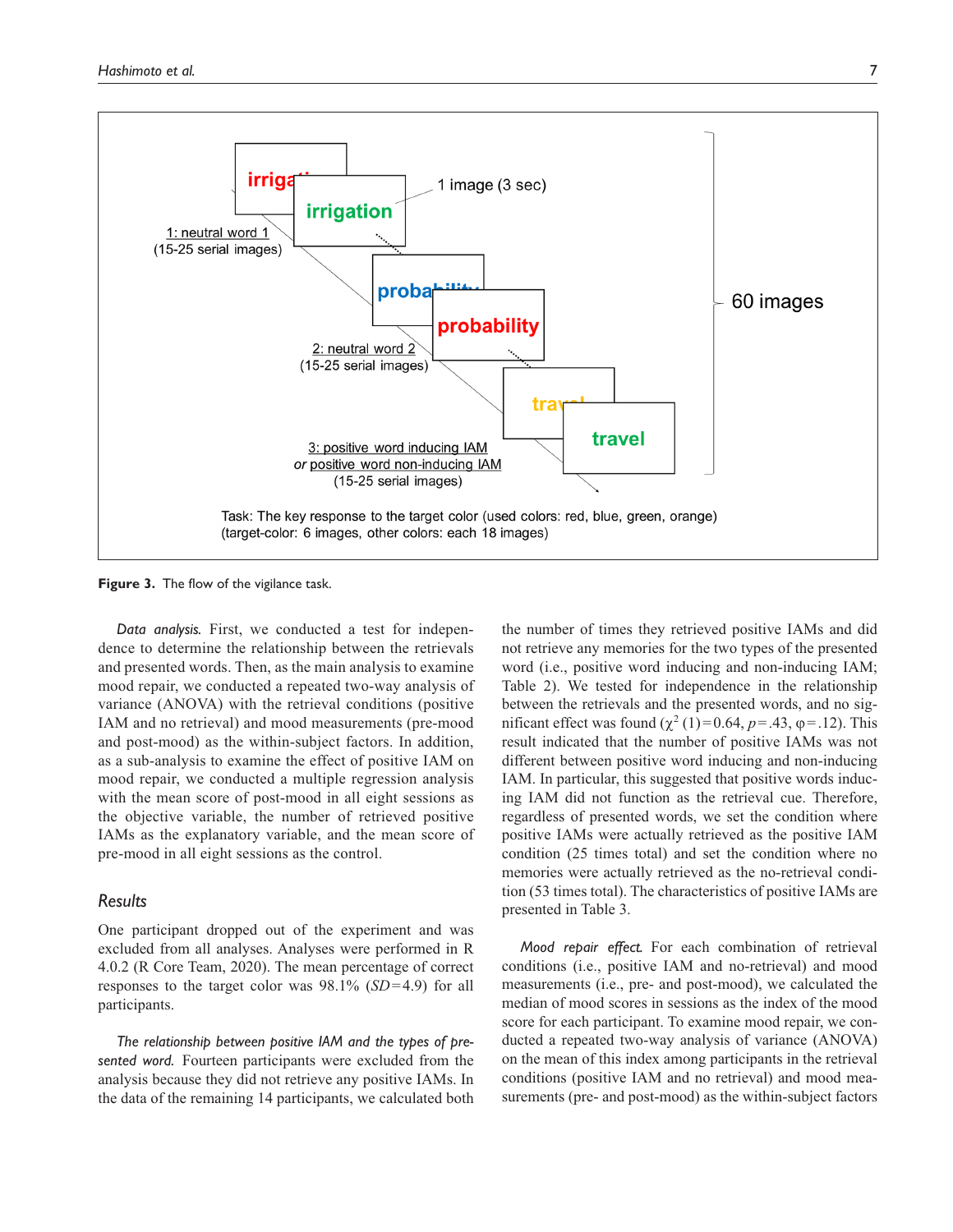|                                | <b>Positive IAM</b> | No memories | Гоtal |
|--------------------------------|---------------------|-------------|-------|
| Positive word inducing IAM     | 14                  |             |       |
| Positive word non-inducing IAM |                     | 30          |       |
| Total                          | 25                  |             | 78    |

**Table 2.** The Numbers of Occurrences for Retrieved Positive IAMs and No Retrieval of Memories in the Two Types of the Presented Word.

#### **Table 3.** The Characteristics of Positive IAMs.

|                           | M    | SD   |
|---------------------------|------|------|
| Vividness $(1-5)$         | 3.26 | 1.31 |
| Thinking time $(1-5)$     | 3.03 | 0.93 |
| Specificity $(0-100)^a$   | 63.0 | 41.0 |
| Event novelty $(1-5)$     | 3.06 | 1.22 |
| Location novelty $(1-5)$  | 2.44 | 1.17 |
| Rehearsal (1-5)           | 2.97 | 1.18 |
| Emotional intensity (1-5) | 2.96 | 1.06 |
| Mood impact $(1-5)$       | 3.59 | 0.57 |
| Life story $(1-5)$        | 1.98 | 1.03 |
| $Identity (I-5)$          | 1.71 | 0.80 |

<sup>a</sup>The rates of specific memories (%).



**Figure 4.** Mean for pre- and post-mood state with and without positive IAM. Higher values indicate positive mood (error bars=*SE*. \**p*<.05. \*\*\**p*<.001).

(Figure 4). We found that the main effect of mood measurement  $(F (1, 13)=27.30, p < .001, \eta^2_p=.68)$  and the interaction  $(F(1, 13)=5.69, p=.03, \eta^2 = .30)$  effect was significant, whereas the main effect of retrieval condition was not significant (*F* (1, 13)=0.18,  $p = .68$ ,  $\eta_p^2 = .01$ ). The analysis of the simple main effect demonstrated that post-mood in the positive IAM condition was the higher than in the no-retrieval condition  $(t(13) = 2.06, p = .03, d = 0.55$ , one-tailed). We conducted a post-hoc power analysis using G\*power (Faul et al., 2007) with an effect size  $\eta_p^2 = 0.30$ ,  $\alpha = 0.05$ , sample size = 14. As a result, sufficient power was confirmed  $(1-\beta=0.99)$ .



**Figure 5.** The scatter plot between post-mood and the number of positive IAMs controlling pre-mood. The higher score for postmood indicated more positive mood.

Although we did not aim to retrieve neutral IAMs, participants retrieved a few neutral IAMs, but with an insufficient number of retrievals to set a neutral IAM condition. As the explanatory analysis, we compared the mood change of neutral IAM added to the no-retrieval condition to the positive IAM condition. The two-way ANOVA showed that the main effect of mood measurement was significant (*F* (1, 16)=36.16,  $p < .001$ ,  $\eta_p^2 = .69$ ) and the interaction was marginally significant  $(F'(1, 16)=3.86, p=.07, \eta^2_p=.19)$ . Although the interaction was marginally significant, the analysis of the simple main effect demonstrated that the positive IAM condition was higher than the no-retrieval added to neutral IAM condition in the post-mood  $(t(13)=1.85, p=.04,$  $d=0.45$ , one-tailed).

Additionally, to examine the effect of positive IAM on mood repair, we conducted a multiple regression analysis adding the 14 participants  $(n=28)$  who did not retrieve any positive IAMs (i.e., the number of positive IAMs=0) with the mean score of post-mood in all eight sessions as the objective variable, the number of retrieved positive IAMs as the explanatory variable, and the mean score of pre-mood in all eight sessions as the control. The result indicated that higher numbers of positive IAMs significantly predicted higher positive post-mood state ( $\beta$ =.25,  $p$ =.02; Figure 5).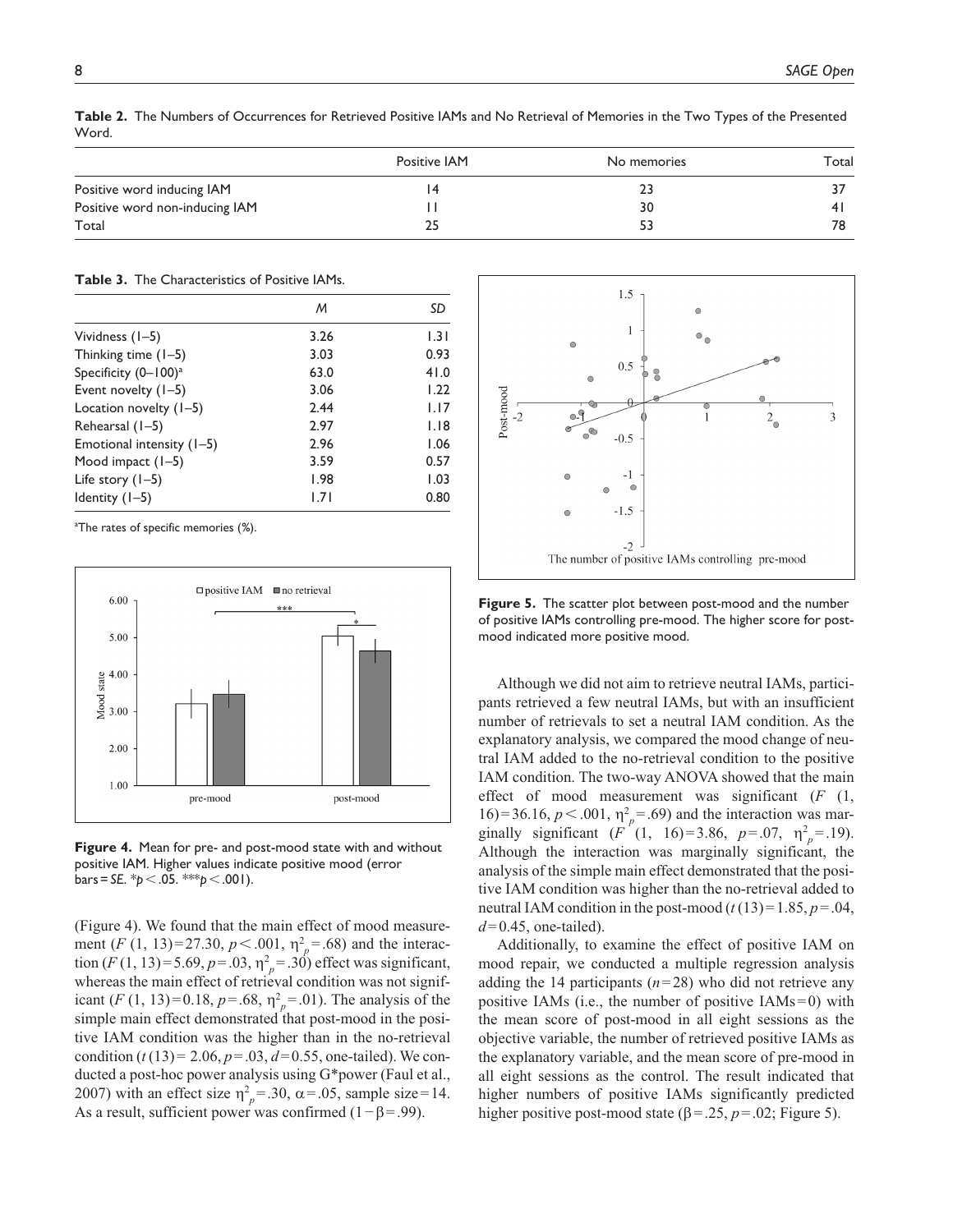# **Discussion**

The purpose of the present study is to demonstrate the mood repair effect of positive IAM. We predicted that the mood state after the retrieval of positive IAM would be more positive than the mood state before retrieval, and predicted that the positive IAM condition would improve negative mood more than the no-retrieval condition. We found that the post-mood state with the positive IAM showed more improvement than the noretrieval condition, while the post-mood state was more positive than pre-mood state in both conditions. Additionally, the more positive IAMs were retrieved, the more the mood state was positive. These results showed that the positive IAM enhanced mood improvement (i.e., the mood repair effect).

Previous studies using daily-life paradigms had difficulties controlling various factors, particularly the emotional valence of the retrieval cue that influence mood states (e.g., Rasmussen & Berntsen, 2011). One previous study examined the mood repair effect using the involuntary positive picture memory under the controlled experiment (Hashimoto et al., 2019), but not using the IAM and not setting the control condition. To overcome these limitations, we compared the mood state after the retrieval of positive IAM and no retrieval, using the equivalent emotional valence of positive words. As a result, the positive IAM condition improved negative mood more than the no-retrieval condition. This result showed that positive IAM improves negative mood regardless of the retrieval cue and the conduction of the monotonous task. Additionally, in the case of the neutral IAMs with the no-retrieval condition, although the difference post-mood between conditions was small, the enhancement of positive IAM to the mood repair effect was retained. Therefore, the present study provides experimental evidence of the mood repair effect of positive IAM.

It has been shown that the greater the number of positive IAMs, the more positive the mood state after their retrieval. This result also supports the mood repair effect of positive IAM and suggests that positive IAM contributes to good mood state constancy in our daily life. The emotional valence of IAMs is predominantly positive in daily life (e.g., Berntsen & Hall, 2004; Rasmussen et al., 2014; Watson et al., 2012), but not enough is known about why positive IAMs are frequently retrieved. Our results suggest that we may be able to keep a good mood state by retrieving many positive IAMs in daily life. Additionally, from the clinical perspective, it is suggested that positive IAM improves negative mood in depressed people but positive voluntary autobiographical memories do not improve their mood (Hashimoto et al., 2019; Watson et al., 2012). Therefore, positive IAMs may be retrieved to live a mentally healthy life, as one function of IAM.

From a clinical perspective, it has been suggested that positive IAM is also useful among people with deficits in voluntary autobiographical memory. For example, depressed people (Joormann & Siemer, 2004) and children with autism

spectrum disorder (ASD; Bruck et al., 2007) have deficits in voluntary autobiographical memories. One of the factors common in them is poor executive function (Dalgleish et al., 2007; Goddard et al., 2014), that is, the impairment of cognitive function that causes difficulties in voluntary retrieval. On the other hand, IAMs may be functional in these individuals because the retrieval of IAMs requires little executive function (Berntsen, 2010). Positive voluntary autobiographical memories do not improve negative mood in depressed individuals (Joormann & Siemer, 2004), while positive IAMs have been suggested to improve negative mood in them (Hashimoto et al., 2019; Watson et al., 2012). A focus on positive IAMs may help people with mood or developmental disorders in future studies.

An additional suggestion is the universality of the mood repair effect by positive IAM, regardless of culture. Previous studies have suggested that positive IAMs improve negative mood not only in Western culture (e.g., Rasmussen & Berntsen, 2011) but also in Eastern cultures such as Japan (Hashimoto et al., 2019; Yamamoto et al., 2018). In this study, we showed that positive IAMs improve negative mood among Japanese adults and suggest that the mood repair effect is a common function of autobiographical memory among a variety of cultures. In voluntary autobiographical memory studies, the function of autobiographical memory is compared between Western and Eastern countries (for a review, Ross & Wang, 2010), and it has been shown that Japanese people use voluntary autobiographical memories less than American people (Maki et al., 2015). On the other hand, no studies have compared the mood repair effects of positive IAM in different cultures. A direct comparison in future studies may show whether the functions of IAM are universal.

The manipulation of the retrieval of positive IAMs is one major limitation in this study. We tried to manipulate the condition with and without the retrieval of the positive IAM by using positive words inducing and not inducing positive IAM. However, no relationship was found between the presented words and the retrieval of positive IAMs. It is possible that a retrieval cue does not always trigger IAMs; conversely, a stimulus that is unlikely to trigger IAMs may lead to IAMs. In other words, it is suggested that the certain retrieval of IAMs is difficult and the certain not-retrieval of IAMs is also difficult. For increasing the certainty of IAM retrieval, a clearer connection between autobiographical memories and retrieval cues may be needed. In previous studies, the retrieval rates of IAMs (the number of memories/the number of cues) were very low, specifically about 1% (Barzykowski & Niedźwieńska, 2016; Barzykowski et al., 2019; Schlagman & Kvavilashvili, 2008; Vannucci et al., 2015). For example, in Barzykowski et al. (2019), 393 IAMs were retrieved by 28,000 cues (i.e., a retrieval rate of 1.4%) among 35 participants in the IAM condition. On the other hand, the retrieval rates of memories using emotional pictures were increased to around 20%, because the pictures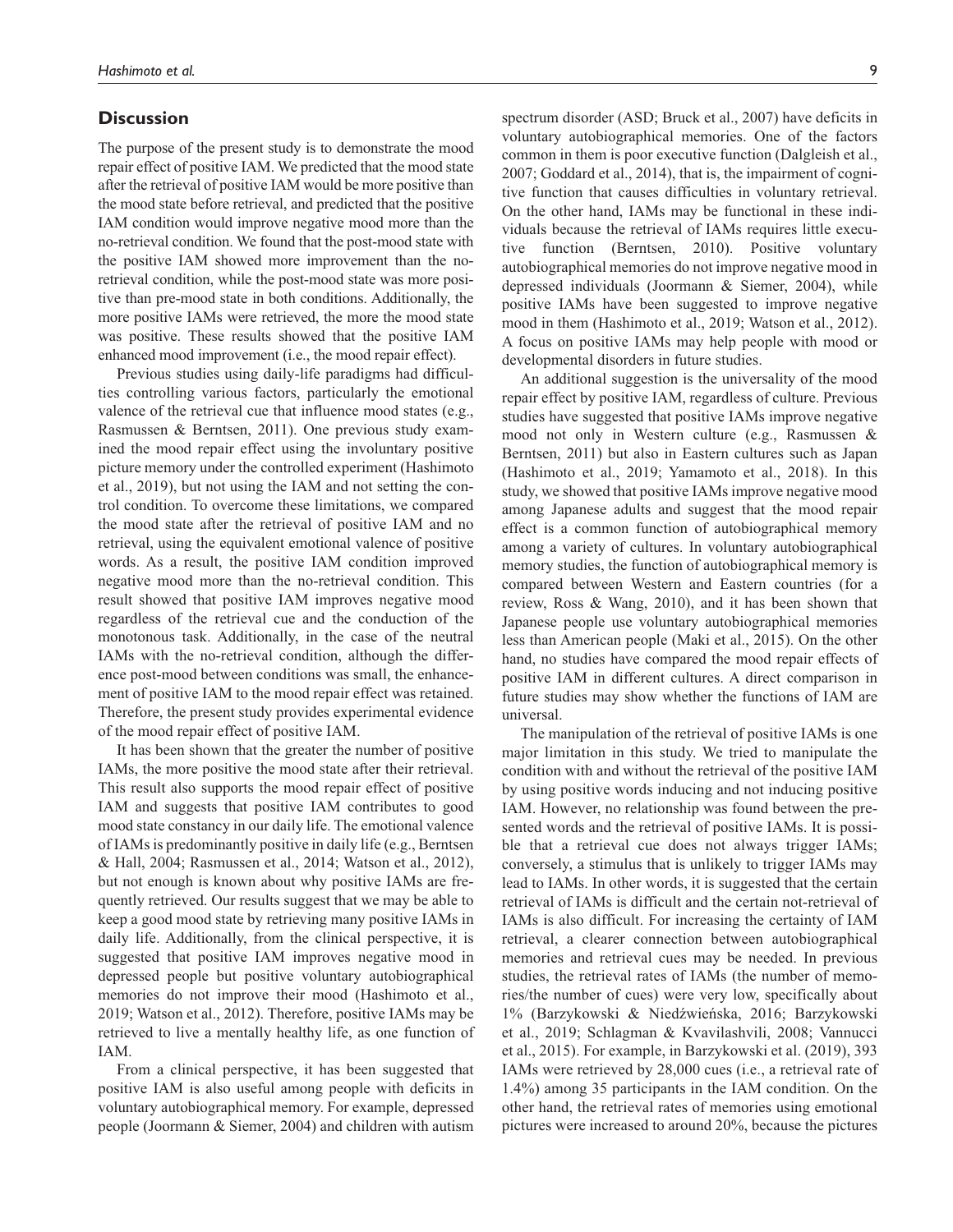were explicitly linked to retrieval cues within the experiment (Staugaard & Berntsen, 2014, 2019). Therefore, it may be important to previously combine the cues with the IAMs when it is necessary for the retrieval of IAMs of a specific nature, as in the present study.

As another explanation for the lack of stable retrieval of IAMs, it is important to confirm whether the vigilance task satisfies the low cognitive load, because IAMs are more likely to be retrieved in situations with lower cognitive load (Barzykowski & Niedźwieńska, 2018; Vannucci et al., 2015). The vigilance task itself had a low cognitive load, because the mean percentage of correct responses to the detection of color in the task was very high (98.1%). Additionally, many previous studies used real-time reporting of IAMs during vigilance tasks (e.g., Schlagman & Kvavilashvili, 2008). This method has been noted to be burdensome because of the need to monitor one's own thoughts during the task (Vannucci et al., 2014). On the other hand, we did not require online monitoring during the vigilance task, but we asked participants to report IAMs after the task. Based on the above two points, it is suggested that the low cognitive load was sufficient in our vigilance task.

There are five other limitations to this study. First, in relation to the above major limitation, the sample of the pilot study was likely to be biased because we conducted convenience sampling. This bias might influence the nonrelationship between retrieval cues and the retrieval of positive IAMs. The second is in ensuring the involuntariness at retrieval. If the memory is recalled fluently (i.e., immediately after the retrieval starts) with preceding attempts at retrieval, it is assessed by the participants to be involuntary (Sanson et al., 2020). Thus, the assessment of voluntariness at retrieval by the participants themselves is one way to confirm the involuntariness, but it may be difficult to ensure it at the retrieval, because this method is retrospective. It is necessary to ensure the involuntariness at retrieval in a way that does not depend on the participants' own evaluation. Third, we asked participants to report only one IAM that was retrieved during the vigilance task. In this method, it is possible that the retrieval of other memories could not be confirmed and the IAM that is retrieved was, in fact, forgotten. However, at least the positive IAMs, which could be reported in retrospect, were shown to contribute to the improvement of mood. Fourth, although positive IAMs enhanced improvements during post-mood more than the neutral IAM added to no-retrieval, the mood repair effect of the positive and neutral IAMs could not be compared directly in this study because of the insufficient number of neutral IAMs retrieved. In other words, the difference of the mood repair effect by the emotional valences of the IAM (i.e., positive IAM and neutral IAM) is not clear. Although it may be difficult to induce neutral IAMs using retrieval cues with equal emotional valence to positive IAMs, direct comparison between positive and neutral IAMs should be examined in future studies to clarify the mood repair effect

of the positive IAM. Fifth, the number of participants included in our main analysis (i.e., ANOVA) was limited because of the experimental paradigm. We clarified that half of participants possibly drop out from the study because many people could not involuntarily retrieve positive memory even if we controlled the things to be remembered. Therefore, the experimental paradigm is room for improvement and it is important to keep sample size throughout the experiment.

## **Conclusion**

The present study aimed to demonstrate the mood repair effect of positive IAM and examined it under a controlled experimental condition. We found that positive IAM enhances mood, as was expected. This result shows that positive IAM improves mood regardless of retrieval cues and suggests that positive IAMs play a role of maintaining and improving mood state in our daily life.

#### **Author Contributions**

All authors contributed to the study design. Junya Hashimoto conducted the experiment, performed analyses, and wrote the original draft. Noriaki Kanayama, Makoto Miyatani, and Takashi Nakao reviewed and edited the draft. Makoto Miyatani supervised the study.

#### **Declaration of Conflicting Interest**

The author(s) declared the following potential conflicts of interest with respect to the research, authorship, and/or publication of this article:

#### **Funding**

The author(s) disclosed receipt of the following financial support for the research, authorship, and/or publication of this article: This work was partially supported by JST Center of Innovation Program, grant number JPMJCE1311 and by JST COI Acceleration Support, grant number JPMJCA2208.

#### **Ethical Approval**

This study was conducted with the approval of the Ethics Review Committee of Hiroshima University.

## **ORCID iD**

Junya Hashimoto D<https://orcid.org/0000-0001-8015-8788>

## **References**

- Amemiya, Y., & Sekiguchi, T. (2006). An experimental study of the emotional valence of involuntarily recalled autobiographical memories. *The Japanese Journal of Psychology*, *77*, 351–359.
- Amemiya, Y., Taka, F., & Sekiguchi, T. (2011). Comparison of the specificity of musically cued autobiographical memories. *The Japanese Journal of Psychology*, *82*, 270–276.
- Ball, C. T., & Little, J. C. (2006). A comparison of involuntary autobiographical memory retrievals. *Applied Cognitive Psychology*, *20*, 1167–1179. <https://doi.org/10.1002/acp.1264>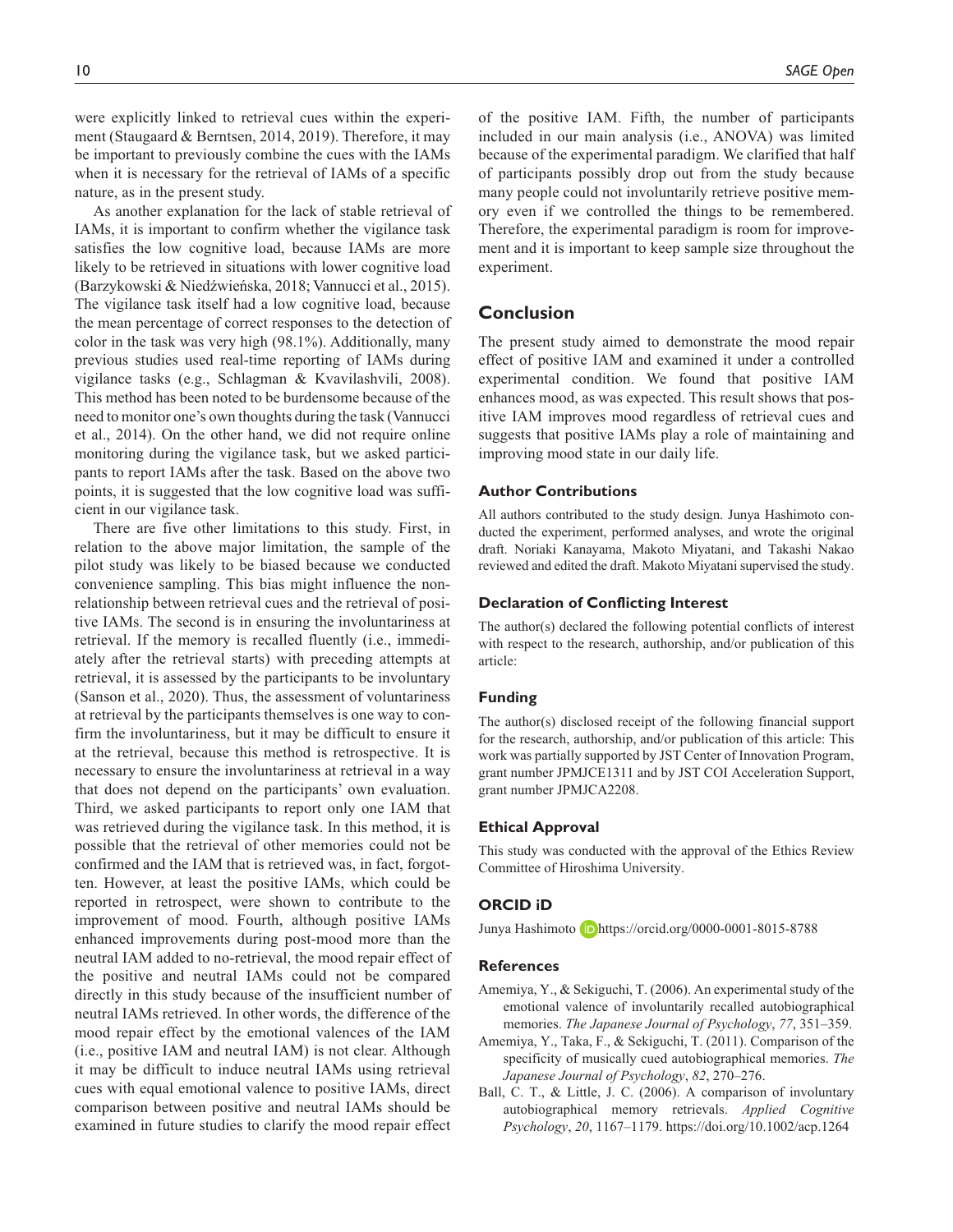- Barzykowski, K., & Niedźwieńska, A. (2016). The effects of instruction on the frequency and characteristics of involuntary autobiographical memories. *PLoS One*, *11*, e0157121. [https://](https://doi.org/10.1371/journal.pone.0157121) [doi.org/10.1371/journal.pone.0157121](https://doi.org/10.1371/journal.pone.0157121)
- Barzykowski, K., & Niedźwieńska, A. (2018). Involuntary autobiographical memories are relatively more often reported during high cognitive load tasks. *Acta Psychologica*, *182*, 119–128. <https://doi.org/10.1016/j.actpsy.2017.11.014>
- Barzykowski, K., Niedźwieńska, A., & Mazzoni, G. (2019). How intention to retrieve a memory and expectation that a memory will come to mind influence the retrieval of autobiographical memories. *Consciousness and Cognition*, *72*, 31–48. [https://](https://doi.org/10.1016/J.CONCOG.2019.03.011) [doi.org/10.1016/J.CONCOG.2019.03.011](https://doi.org/10.1016/J.CONCOG.2019.03.011)
- Berntsen, D. (2010). The unbidden past: Involuntary autobiographical memories as a basic mode of remembering. *Current Directions in Psychological Science*, *19*, 138–142. [https://doi.](https://doi.org/10.1177/0963721410370301) [org/10.1177/0963721410370301](https://doi.org/10.1177/0963721410370301)
- Berntsen, D., & Hall, N. M. (2004). The episodic nature of involuntary autobiographical memories. *Memory & Cognition*, *32*, 789–803.<https://doi.org/10.3758/BF03195869>
- Bruck, M., London, K., Landa, R., & Godman, J. (2007). Autobiographical memory and suggestibility in children with autism spectrum disorder. *Development and Psychopathology*, *19*, 73–95. <https://doi.org/10.1017/S0954579407070058>
- Clark, I. A., Mackay, C. E., & Holmes, E. A. (2013). Positive involuntary autobiographical memories: You first have to live them. *Consciousness and Cognition*, *22*, 402–406. [https://doi.](https://doi.org/10.1016/j.concog.2013.01.008) [org/10.1016/j.concog.2013.01.008](https://doi.org/10.1016/j.concog.2013.01.008)
- Cole, S. N., Staugaard, S. R., & Berntsen, D. (2016). Inducing involuntary and voluntary mental time travel using a laboratory paradigm. *Memory & Cognition*, *44*, 376–389. [https://doi.](https://doi.org/10.3758/s13421-015-0564-9) [org/10.3758/s13421-015-0564-9](https://doi.org/10.3758/s13421-015-0564-9)
- Dalgleish, T., Williams, J. M., Golden, A. M. J., Perkins, N., Barrett, L. F., Barnard, P. J., Au Yeung, C., Murphy, V., Elward, R., Tchanturia, K., & Watkins, E. (2007). Reduced specificity of autobiographical memory and depression: The role of executive control. *Journal of Experimental Psychology: General*, *136*, 23–42.
- Erber, R., & Erber, M. W. (1994). Beyond mood and social judgment: Mood incongruent recall and mood regulation. *European Journal of Social Psychology*, *24*, 79–88. [https://doi.](https://doi.org/10.1002/ejsp.2420240106) [org/10.1002/ejsp.2420240106](https://doi.org/10.1002/ejsp.2420240106)
- Faul, F., Erdfelder, R., Lang, A.-G., & Buchner, A. (2007). G\*Power 3: A flexible statistical power analysis program for the social, behavioral, and biomedical sciences. *Behavior Research Methods*, *39*, 175–191.
- Goddard, L., Dritschel, B., Robinson, S., & Howlin, P. (2014). Development of autobiographical memory in children with autism spectrum disorders: Deficits, gains, and predictors of performance. *Development and Psychopathology*, *26*, 215– 228.<https://doi.org/10.1017/S0954579413000904>
- Gotoh, F., & Ohta, N. (2001). Affective valence of two-compound kanji words. *Tsukuba Psychological Research*, *23*, 45–52.
- Hashimoto, J., Kanayama, N., Miyatani, M., & Nakao, T. (2019). The effect of involuntary positive memory retrieval on mood repair of non-clinically depressed people. *Current Psychology*, *40*(10), 4760–4769.<https://doi.org/10.1007/s12144-019-00418-3>
- Joormann, J., & Siemer, M. (2004). Memory accessibility, mood regulation, and dysphoria: Difficulties in repairing sad mood

with happy memories? *Journal of Abnormal Psychology*, *113*, 179–188.<https://doi.org/10.1037/0021-843X.113.2.179>

- Josephson, B. R., Singer, J. A., & Salovey, P. (1996). Mood regulation and memory: Repairing sad moods with happy memories. *Cognition & Emotion*, *10*, 437–444. [https://doi.](https://doi.org/10.1080/026999396380222) [org/10.1080/026999396380222](https://doi.org/10.1080/026999396380222)
- Kawakami, M. (1999). Tables of the subjective frequency of 2-kanji-character-jukugo. *Bulletin of the School of Education, Nagoya University (Psychology)*, *46*, 245–264.
- Lang, P. J., Bradley, M. M., & Cuthbert, B. N. (2008). *International affective picture system (IAPS): Affective ratings of pictures and instruction manual* (Technical Report A-8). University of Florida, Gainesville, FL.
- Maki, Y., Kawasaki, Y., Demiray, B., & Janssen, S. M. J. (2015). Autobiographical memory functions in young Japanese men and women. *Memory*, *23*, 11–24. [https://doi.org/10.1080/096](https://doi.org/10.1080/09658211.2014.930153) [58211.2014.930153](https://doi.org/10.1080/09658211.2014.930153)
- Matsumoto, N., & Mochizuki, S. (2018). Is retrieving positive selfconcordant specific memory beneficial to mood repair? The moderation effect of depressive symptoms. *Motivation and Emotion*, *42*, 276–286. [https://doi.org/10.1007/s11031-018-](https://doi.org/10.1007/s11031-018-9667-5) [9667-5](https://doi.org/10.1007/s11031-018-9667-5)
- Mazzoni, G., Vannucci, M., & Batool, I. (2014). Manipulating cues in involuntary autobiographical memory: Verbal cues are more effective than pictorial cues. *Memory & Cognition*, *42*, 1076– 1085. <https://doi.org/10.3758/s13421-014-0420-3>
- McRae, K., Hughes, B., Chopra, S., Gabrieli, J. D. E., Gross, J. J., & Ochsner, K. N. (2010). The neural bases of distraction and reappraisal. *Journal of Cognitive Neuroscience*, *22*, 248–262. <https://doi.org/10.1162/jocn.2009.21243>
- Neisser, U. (1978). Memory: What are the important questions? In M. M. Gruneberg, P. E. Morris, & R. N. Sykes (Eds.), *Practical aspects of memory* (pp. 3–24). Academic Press.
- Peirce, J., Gray, J. R., Simpson, S., MacAskill, M., Höchenberger, R., Sogo, H., Kastman, E., & Lindeløv, J. K. (2019). PsychoPy2: Experiments in behavior made easy. *Behavior Research Methods*, *51*, 195–203. [https://doi.org/10.3758/](https://doi.org/10.3758/s13428-018-01193-y) [s13428-018-01193-y](https://doi.org/10.3758/s13428-018-01193-y)
- Rasmussen, A. S., & Berntsen, D. (2011). The unpredictable past: Spontaneous autobiographical memories outnumber autobiographical memories retrieved strategically. *Consciousness and Cognition*, *20*, 1842–1846. [https://doi.org/10.1016/j.con](https://doi.org/10.1016/j.concog.2011.07.010)[cog.2011.07.010](https://doi.org/10.1016/j.concog.2011.07.010)
- Rasmussen, A. S., Johannessen, K. B., & Berntsen, D. (2014). Ways of sampling voluntary and involuntary autobiographical memories in daily life. *Consciousness and Cognition*, *30*, 156–168.<https://doi.org/10.1016/j.concog.2014.09.008>
- Rasmussen, A. S., Ramsgaard, S. B., & Berntsen, D. (2015). Frequency and functions of involuntary and voluntary autobiographical memories across the day. *Psychology of Consciousness: Theory, Research, and Practice*, *2*, 185–205. <https://doi.org/10.1037/cns0000042>
- R Core Team. (2020). *R: A language and environment for statistical computing*. R Foundation for Statistical Computing. [https://](https://www.r-project.org/) [www.r-project.org/](https://www.r-project.org/)
- Ross, M., & Wang, Q. (2010). Why we remember and what we remember: Culture and autobiographical memory. *Perspectives on Psychological Science*, *5*, 401–409. [https://doi.](https://doi.org/10.1177/1745691610375555) [org/10.1177/1745691610375555](https://doi.org/10.1177/1745691610375555)